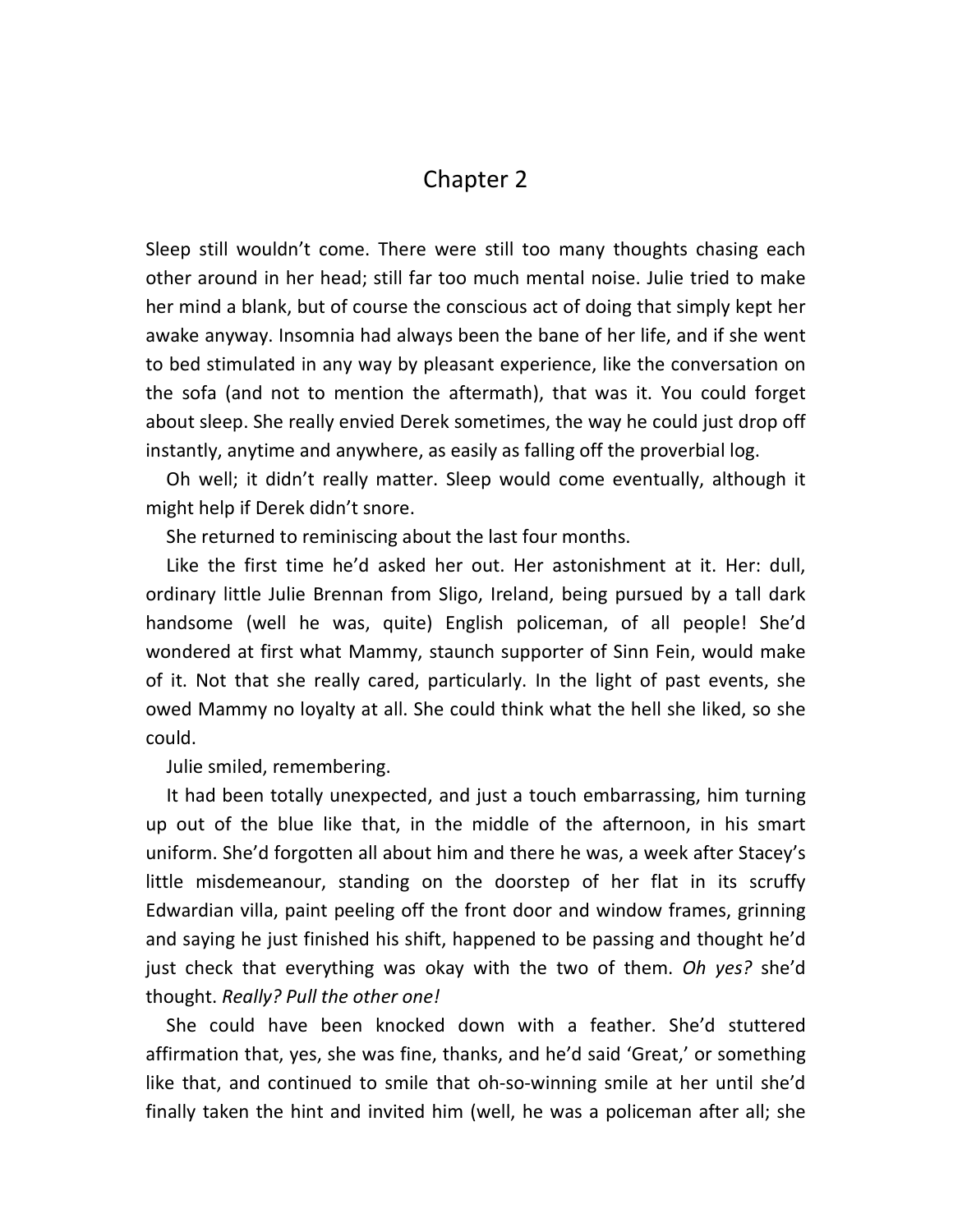wouldn't have done a total stranger) into her decidedly unprepossessing flat, up the threadbare-carpeted, paint-chipped stairs, on the first floor.

It had made her blush a little, showing him into her dingy living room with its hideous, grubby wallpaper, Stacey's toys strewn all over the stained carpet and the sofa festooned with her freshly washed clothes, straight from the laundry, conspicuously including her underwear. She'd apologised for the mess and quickly scooped the embarrassing articles up, hurried into the bedroom and dumped them on the bed. Then she'd switched the television off, bid him be seated on the now less-cluttered sofa, and offered a cup of tea, or something.

He'd accepted (milk, one sugar, please), removed his cap and immediately begun talking to a wide-eyed but already grinning Stacey as she'd bustled about in the kitchenette, diving through the pale blue folding plastic screen that separated it from the living area, searching for one of her best mugs and plates and the packet of milk chocolate hobnobs that she tried to eat sparingly because of her thickening waistline.

She'd perched nervously on the edge of the single armchair with Stacey, clutching a beaker of Fanta, standing at her side, wrapping a sticky little hand around her too-chubby thigh. She'd desperately hoped she wouldn't spill it. He'd led the way in small talk: 'Nice flat' (*seriously? Come on!)*; 'lived here long? How old is Stacey now then? Be starting school soon then!' And so it had gone on, as she sat almost mesmerised, hanging on his every word. After a while she'd plucked up the courage to ask a little about him too: the sly salient things like: where did he and his wife live? To which he'd replied, looking suddenly serious, that he was single now.

The conversation had drifted on as he'd steadily worked his way through the frequently-offered hobnobs, helped messily and enthusiastically by Stacey (she'd been too wound up to take one herself) until, after an hour or so, although it had felt like five minutes, he'd made to get up and leave, picking up his cap, and then hit her with the proposal. Would she like to go out sometime? Perhaps for a drink? If she could get a baby sitter?

That had completely floored her, both in its unexpectedness and the problem it posed. There was no obvious person she could entrust the care of Stacey to for a couple of hours or so. It would be pointless asking sister Maeve, who would only purse her lips in silent disapproval. Maeve, herself married (lucky cow!) with two little ones of her own, was snooty to put it mildly about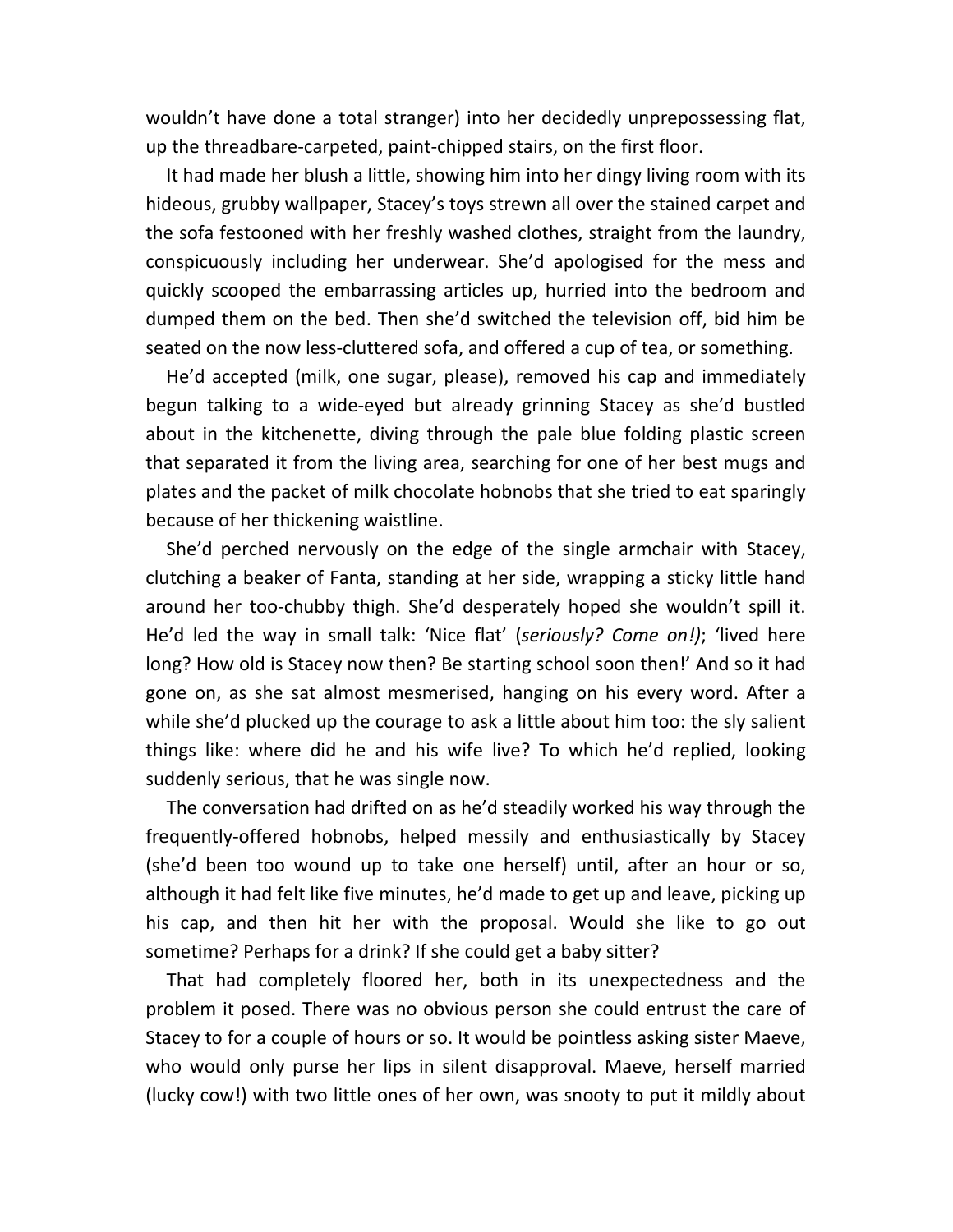her adventures with always-unsuitable men. And she hadn't worked since having Stacey (couldn't have afforded the child care), or for that matter for a couple of years before that, things being as they had been, so she had no workmates she could ask. And she had no social life, of course, and therefore no ordinary friends to speak of either.

But she'd found herself saying, trying not to sound too eager, that yes, she'd like that. He'd said, 'Shall we make it this coming Thursday then? It's my next evening off.'

And she'd replied, without a moment's thought as to how she'd arrange for Stacey to be babysat, 'Yes, fine. Lovely!'

Then he'd got up, said goodbye to Stacey, told her he'd call for her around eight if that was okay (she'd quickly affirmed that it was), said, 'Fine; see you then, then,' and seen himself out, leaving her to her thoughts.

On Thursday! Holy Jesus; that was only three days away! That evening she'd phoned Maeve with little optimism about babysitting, and her fears had proved real. All she'd got was a patronising lecture about steering well clear of men as she made such bad choices in that department, in spite of her insisting that this one was different: he was fine and upstanding and reliable and a policeman; and anyway, it was only a first night out for God's sake. She wasn't about to shack up with him, or even spend the night. It probably wouldn't come to anything.

But still Maeve had wriggled out it, saying it was too short notice anyway. She knew what it was really though. Maeve didn't want to lower herself to spending an evening in her crummy flat in an unprepossessing street where a good many of the houses were boarded up or squats. Her big sister had got a very comfortable lifestyle, thank you very much: marriage to Tony, two kids, two cars and a detached house on one of the swankier estates on the edge of the city. Maeve had to keep up appearances.

She was committed to going out with this Derek now though. She couldn't stupidly admit when he turned up on Thursday night that she couldn't get a babysitter now, could she? She'd look an utter fool and he'd probably just walk away, exasperated. And she didn't want him to do that.

The following day, in desperation and unable to think of anything else, she'd written a notice: *Babysitter needed. About three hours on Thursday evening. £3 per hour* and drawing pinned it to the outside door. That would attract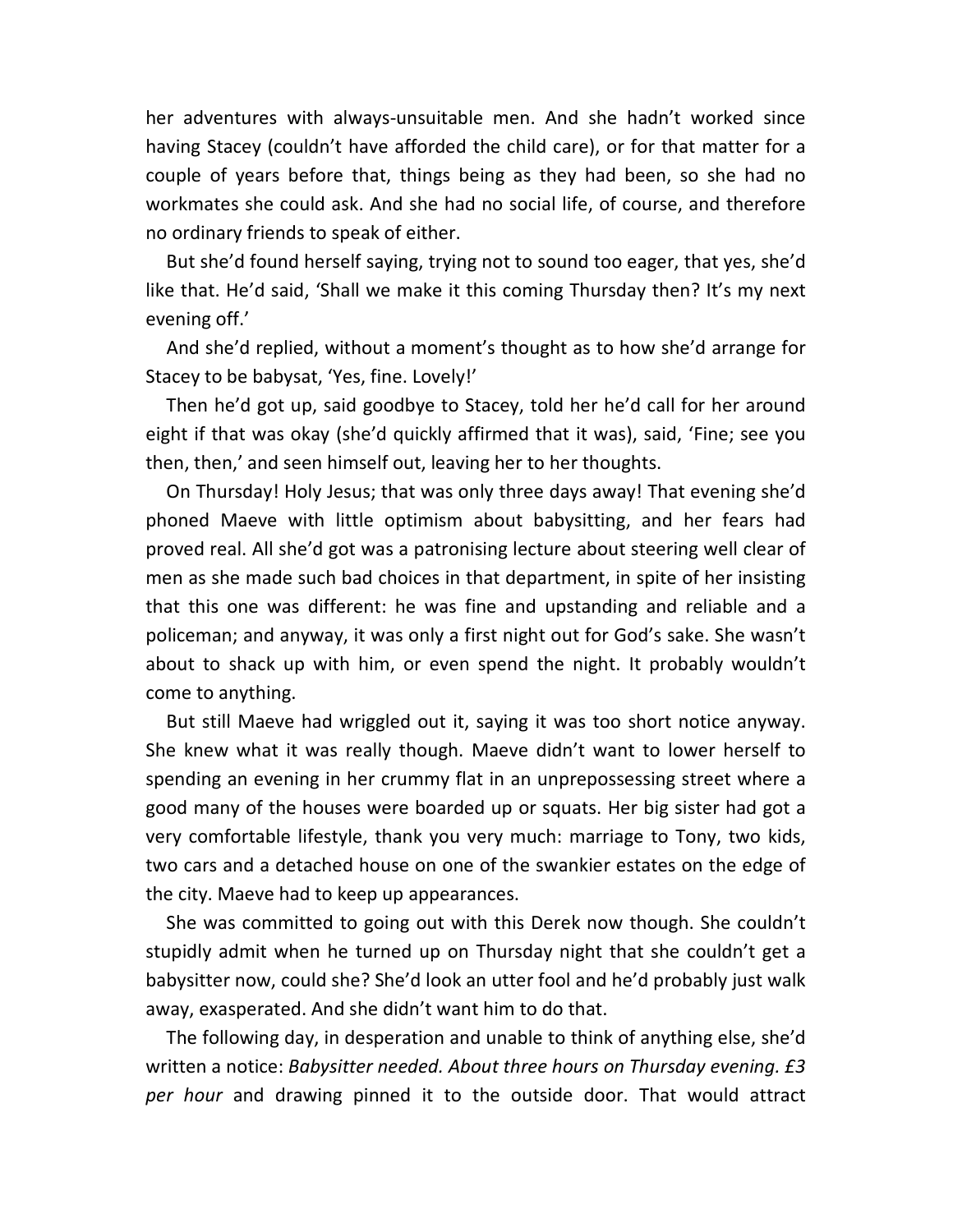someone, surely? But then someone had come to her rescue, in the form of matronly, middle-aged, divorced Irene from the flat downstairs, who'd knocked on her door that evening brandishing the note and telling her in no uncertain terms that she was being very silly advertising like that. That you should only ever entrust your child to the care of someone you knew and could trust. You never knew who might turn up out of the blue. They could be anybody. A paediatrician, even, as Irene had put it. Contrite and embarrassed, trying not to laugh hysterically at the malapropism, she'd said she didn't know anyone she could ask, and it was only the one evening, probably. She'd felt close to tears. It was all very well people dishing out good advice but what else was she do?

And then Irene, bless her heart, had said that she'd willingly sit in her flat and keep an eye on things. She was a grandmother after all; she'd done it many times for her Dean and his wife and her Debbie. And she wouldn't want no money for it, as long as she could make herself cups of tea. At that she *had*  burst into tears, at the kindness of it, and Irene had patted her shoulder and come in to say hello to Stacey (they'd met before, obviously, but hadn't got far beyond saying hello; had barely reached passing the time of day) and they'd had a good old chinwag and she'd told the motherly old dear all her troubles, not to mention many of her hopes.

And that first evening out! The big problem had been solved, but she'd been in an agony of indecision as to what to wear then, her confidence with men having suffered considerably in recent years. She hadn't wanted to come across as tarty at all, with her well-endowed chest, and had settled for a red roll-neck jumper with a baggy beige linen jacket over, to tone it down a bit, and her best jeans, although they did make her hips look wide. But definitely no cleavage on display. She'd wanted to come across as demure.

Yes, that first time! It had been brilliant. It had gone far better that she'd nervously anticipated. He'd arrived in his pale blue Ford Escort and stood smiling on the doorstep, looking really quite hunky in the same leather jacket and possibly the same jeans as the first time they'd met. He'd enquired whether she'd got a babysitter okay (just a tiny bit over-protectively, she'd felt) and she'd assured him that she had, and off they'd gone to the Star and Garter, and found a nice quiet corner of the lounge with its red buttoned chenille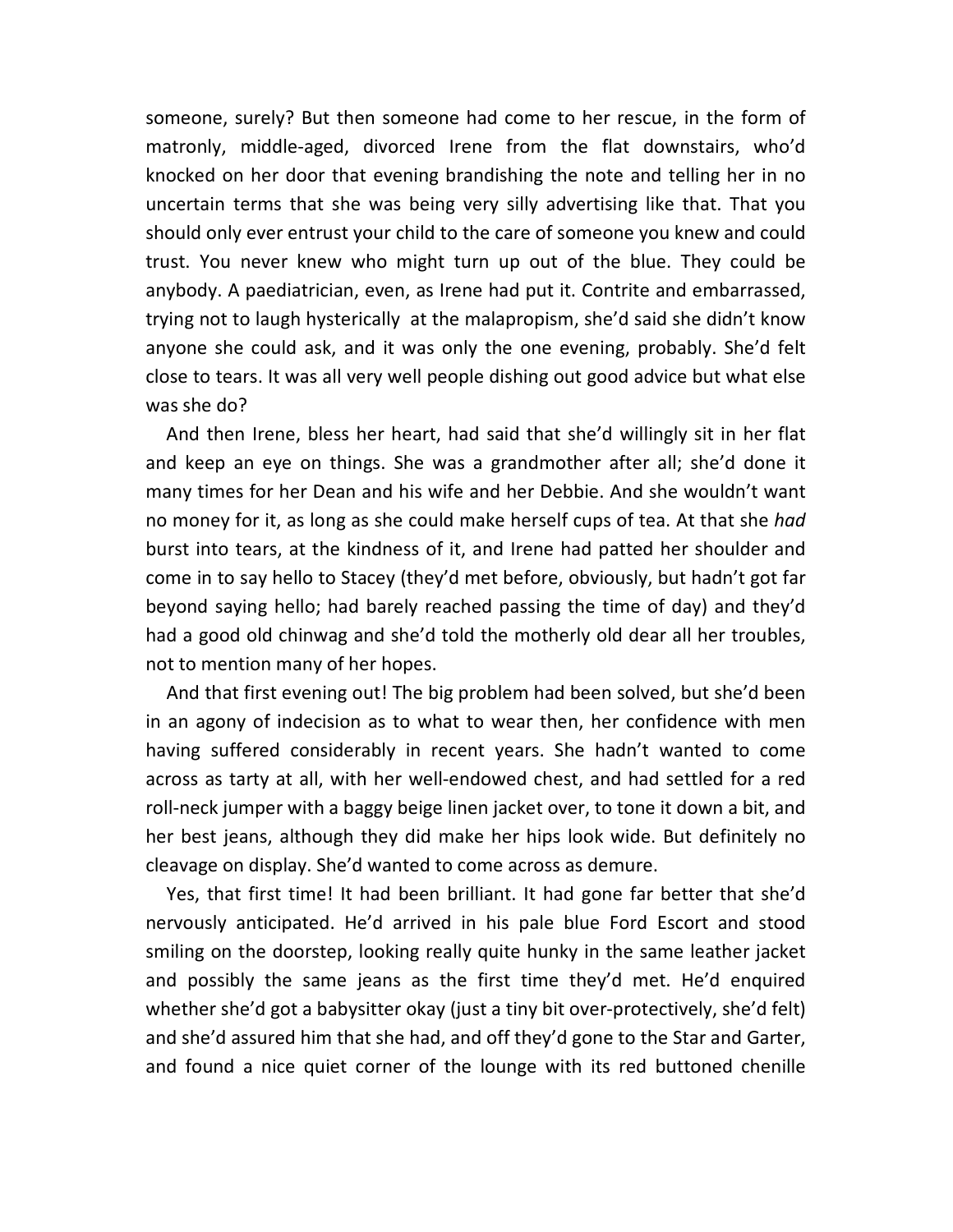seating and faux-Tudor decor, and begun a long, relaxed after a few initial butterflies, chat.

Holy Mary, it had been so long since she'd been out for a drink! Literally years in fact; not since her wild days. But what a contrast! Derek was so different from other men. He'd looked the epitome of responsibleness; had ordered just a half of bitter for himself, which he sipped, making it last, and a small lager for her. Clearly, he took considerations of drinking and driving seriously. The conversation had soon begun to flow easily; at first light-hearted but gradually more frank, more revelatory as they'd each probed cautiously with questions. He was twenty-nine, he'd told her; had been a policeman for six years, a beat-bobby rather than on cars (that hadn't appealed), and he had aspirations to join CID, if he did alright with his exams.

He'd admitted a bit sheepishly that he was divorced, for nearly four years now; had a little boy, Jack, who was six and lived with his mum, ex-wife Sandra. He'd said, eyes downcast, that he regarded it as some sort of failure. Had quite assumed that marriage would be for life. But Sandra had disliked the lack of a settled family life that his uneven working routine necessitated. Amongst other things. Like his traditional values of being head of the household, final arbiter when it came to decision making. She'd thought wryly, when he'd said that; that personally she wouldn't mind a bit of that sort of hierarchy; have a strong man dictating things and looking after her. There'd be some emotional security in it at least. To hell with women's lib.

When he'd asked about her background she'd squirmed inwardly with embarrassment and frantically edited her life story, wondering wildly how much she dare confess. Okay; it was obvious that she was a single mum, but there wasn't for her the slender dignity of being divorced, amicably or otherwise. In her case it had been desertion; Brett, the bugger, simply walking out and leaving her high and dry. And how much should she disclose, at a first outing when it was so important to try and give a good impression, of her sad and sorry upbringing and teenage years? Those unhappy times in Sligo, in that big (and it had to be faced, sometimes dysfunctional family) with the constant malignant pall of Da's alcoholism and violence over all, and then, after he finally left to shack up with a younger, more nubile model, Mammy's depression rather than relief at his going?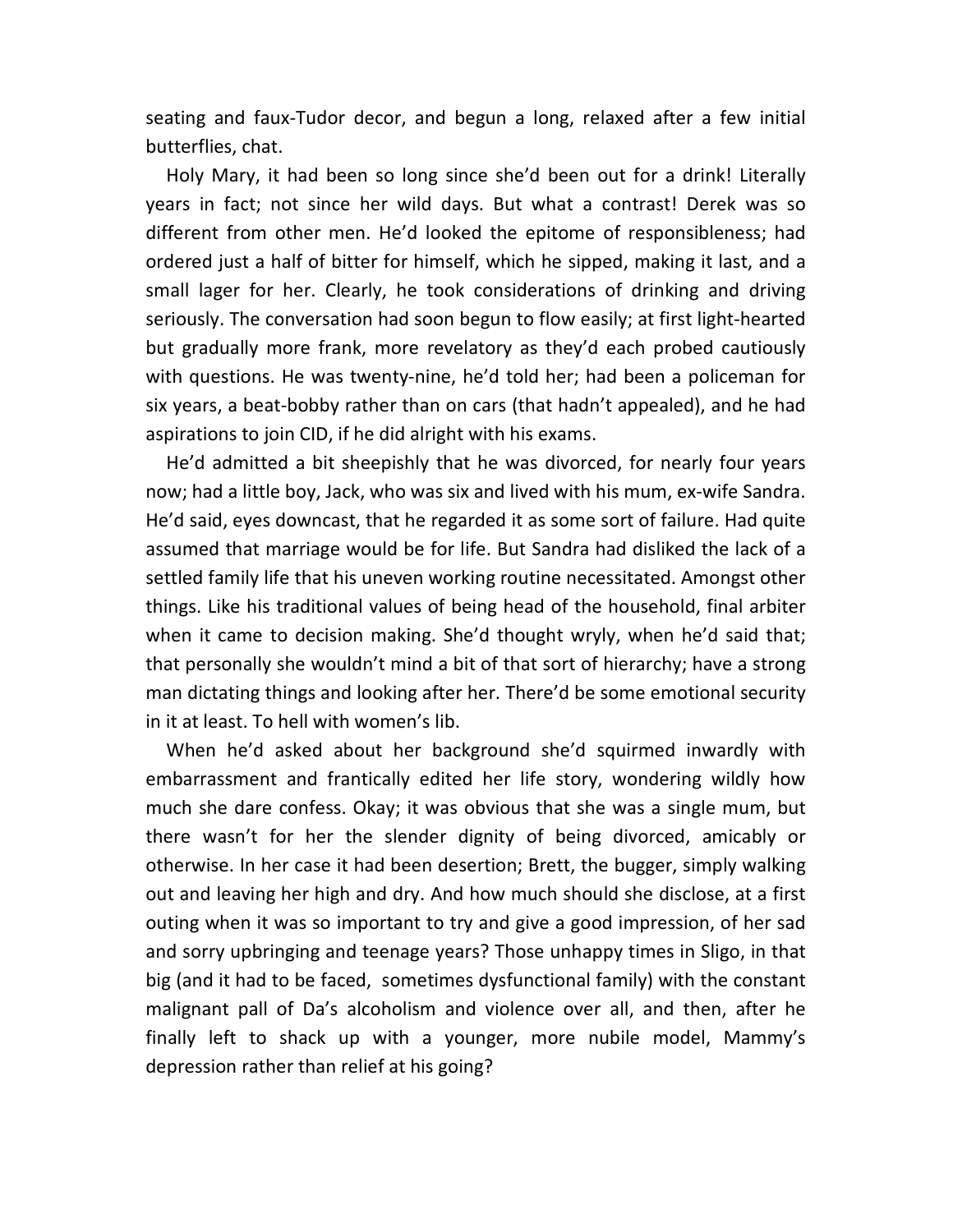And how could she have told him about those dark, complicated years after she left home aged sixteen and escaped to England, financially helped by Maeve to do a secretarial course? That would have put him right off.

So she'd answered as circumspectly as she could, glossing over the tricky, delicate parts, hoping he wouldn't, with his policeman's sharp cynical eye, probe too much. But thankfully, he hadn't. She'd risked it and pretty well told the full truth about Brett's departure, and about the other sorry episodes she'd felt brave enough to relate. But not all. He'd nodded sympathetically, real concern clouding those lovely brown eyes. He'd been the perfect, understanding gentleman. She could have stayed there all night talking to him.

And then of course, after that first, entirely chaste meeting, there'd been an agonising wait for what she'd hoped would be a follow-up. After the coffee drinking back at her flat (Irene having left them to it, but not without giving her a sideways, warning look) he'd got up as she hovered uncertainly, wondering whether he would make a pass or anything (and if so, how should she respond?) and simply left, with a non-committal, polite, 'Thanks for a nice evening' followed by a 'See you around then.'

But he had been in touch again, really quite quickly, and their romance had blossomed until here she was now, little undeserving Julie Flanagan from Ireland, lying awake in Derek's bed as he snored on, hugging the prospect of a rosy future tight to her chest.

## 1993

And here she was again, nine months later, again doing battle with insomnia, as her husband of a few hours again snored beside her. Julie sighed happily, turning towards his back (he always, slightly irritatingly, slept facing away), fitting herself closely, duplicating his foetal shape, right hand finding his furry chest. As it had been a special night (and how!), he was still naked, as she was too. Perhaps later he could be persuaded to wake up for a reprise. After all, you only got married once; only had one wedding night. Hopefully. Please, Holy Father?

She was beginning to get a headache, which was hardly surprising. There'd been a lot of alcohol consumed, quite like in the old, wild, stupid days, not to mention the second helping an hour ago. There'd almost certainly be a raging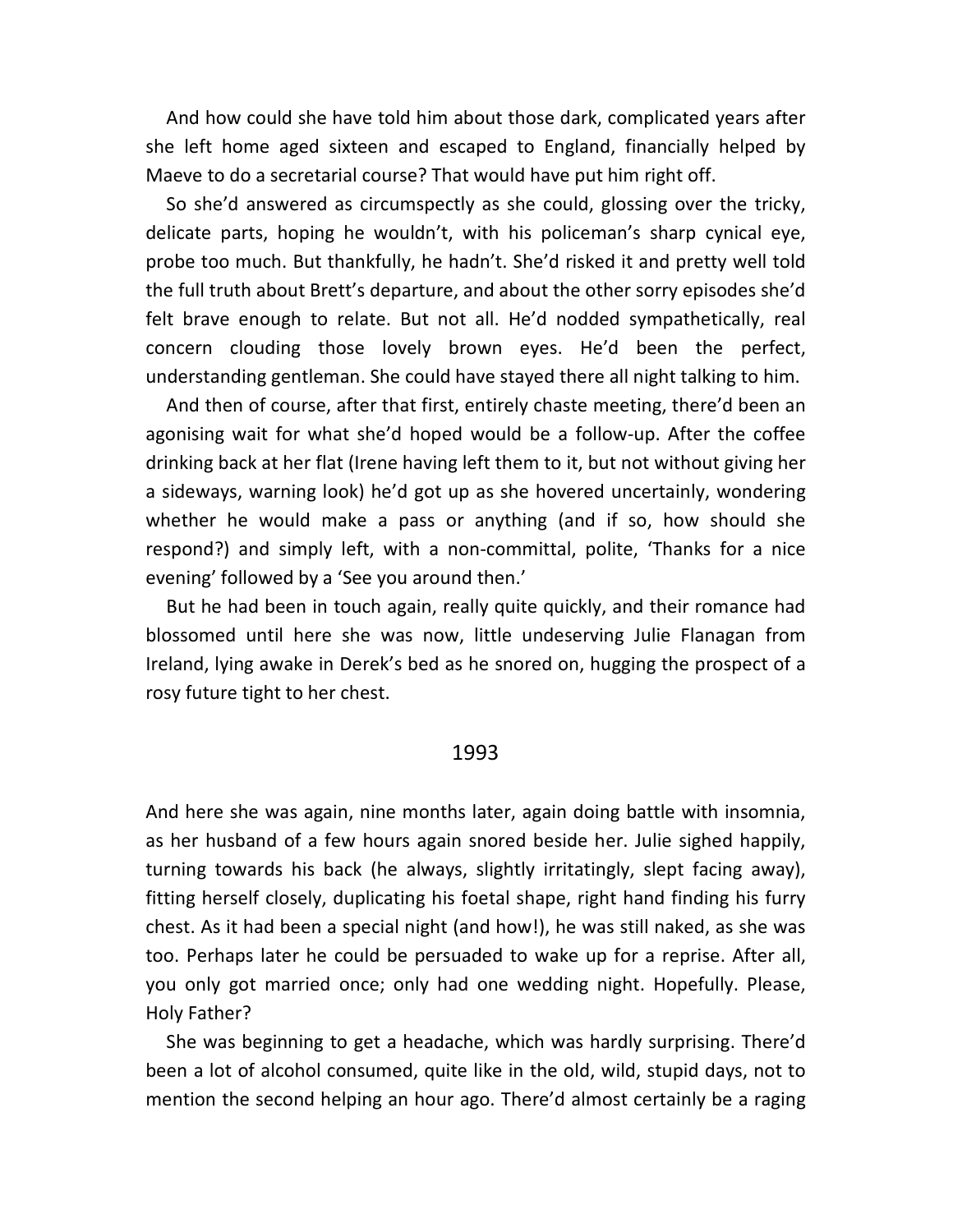hangover as the price to pay in the morning. Oh well; so what? It was only the once. She wished she could go to sleep. She really ought to go out like a light, like Derek had done after the very boozy passion of ten minutes ago, but as usual, and tonight particularly, there were too many thoughts orbiting around inside her head again. And too many dreams.

She let her thoughts drift back across recent hours.

It had been a rather low-key affair, but she hadn't been disappointed. She had her prize; that was all that mattered. It could hardly have been a full church wedding anyway, as Derek wasn't Catholic. In fact he wasn't anything, slightly to Julie's regret. She couldn't really imagine that: having no faith at all. And apart from anything else, her church wouldn't have married him anyway, as he was a divorcee. But never mind. He was a good man, a necessary, dependable rock, for all that. That was what mattered.

Thankfully, Maeve had mellowed over recent months as she came to believe that her little wayward sister had at last landed on her feet and found herself a reliable man. Occasional contact between them had resumed, which was nice. There was even some, although sparing, with her other sisters, Siobhan and Lucy, over in Ireland. Although there was nothing with Billy, Patrick and Seamus, but then they were males. What did you expect?

So there had been a reasonable representation of her family: all her sisters and their husbands and boyfriends (who of course had entered enthusiastically into the spirit of the occasion afterwards, although Derek had been at pains to check that none of them would be driving later), and Patrick out of the brothers, at any rate, who had been persuaded to come by Siobhan. Mammy hadn't been able to make the journey across the Irish Sea as she was currently having one of her down periods, and would have only put the dampeners on things, so she would. And Irene had been invited. She'd struck up quite a friendship with her, and the redoubtable Irene had done the honours with many more baby sittings before she moved in with Derek.

Indeed there'd been more from her side than Derek's, which could only boast one brother, John, and his wife Lindsey, his mam and dad and a couple of friends. But the register office ceremony room (which actually, to her surprise, was quite nice, considering it wasn't a church or anything) had been nicely filled, at least. Also to her surprise, the ceremony had been quite brief, but then there'd been no hymns or anything, obviously. But there had been a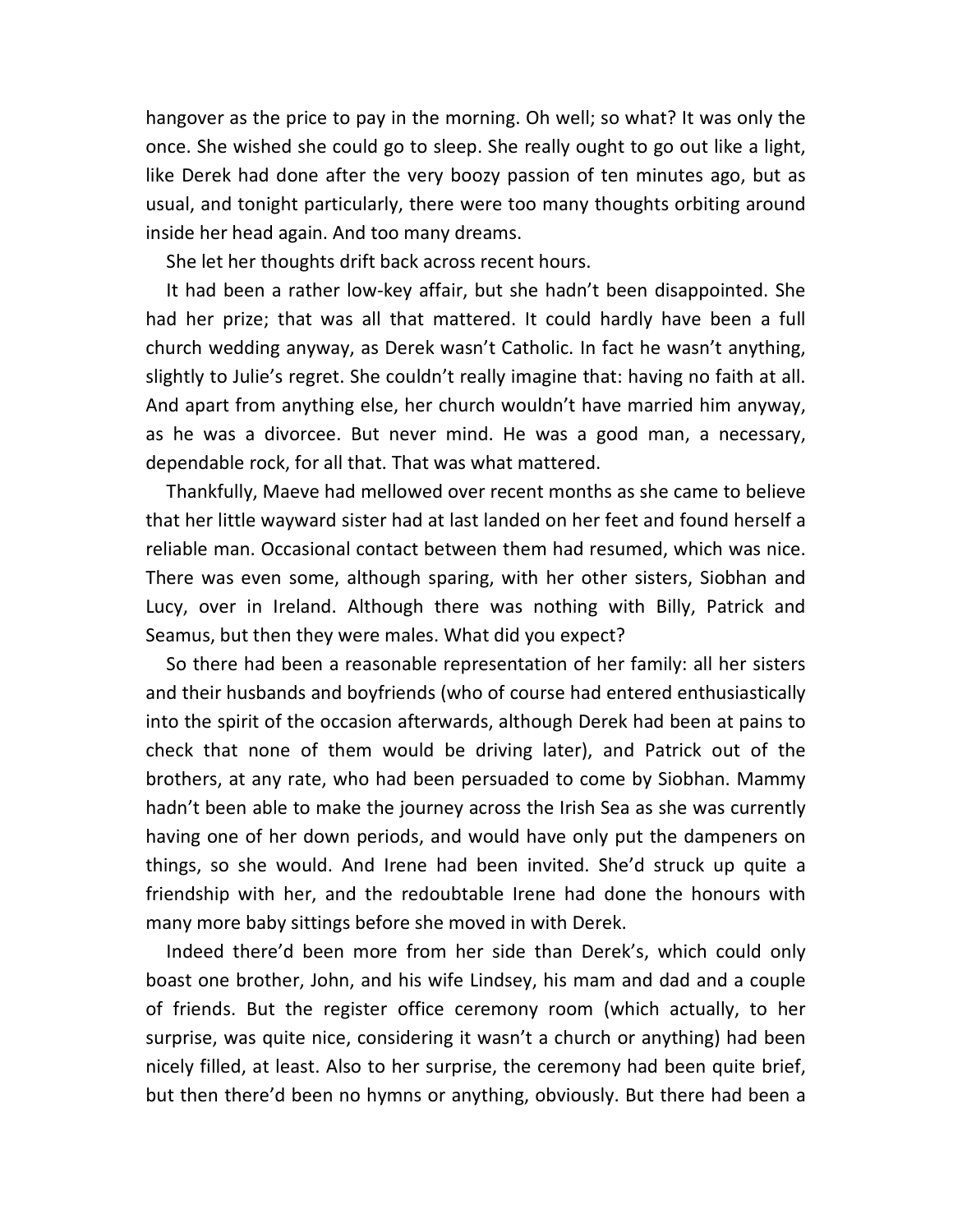little music, of the canned variety. As yet another surprise, Derek's parents had brought their cassette player with, at the instigation of him, a tape of the Beach Boys' *God Only Knows*. Although an oldie, it was one of her all-time favourites and they'd played it at the end, and it had made her cry and her mascara run.

There'd been enough people to make a nice big group for the photos, taken by John, outside. Although she'd been a touch disconcerted by the noisy arrival in the car park of the next happy wedding group on the office's schedule that day, before they'd even finished. It had seemed a touch like being on a conveyor belt.

And then the do afterwards, in the upstairs function room of the Stag and Pheasant, had been brilliant. She'd felt a tiny bit guilty knowing that Derek had footed the bill for it all, but then she had no parents of her own to do the traditional thing and bear the cost, had she? Stacey had loved it all of course although she didn't really understand what was going on. She'd tried to explain the subtle difference between the three of them simply living together as heretofore and actually being married, but the little girl hadn't really grasped the concept. But Stacey's big cousins Trixie and Samantha did, right enough, and had seemed a bit disappointed at the absence of a bride wearing a proper frock, and probably also that bridesmaids hadn't been called for.

But she herself had thought it just wonderful, being the centre of attention for a day. Alright; so she hadn't had a gorgeous floaty virginal bridal gown and bouquet and all the accoutrements, but she didn't really care. She considered herself lucky to be married at all and never mind the somewhat modest procedure of achieving that longed-for state. After much deliberation in the weeks before, touring the clothes shops in the mornings that were her own now that Stacey was at school, she'd settled on a pretty lilac two-piece costume of skirt and jacket, with a ruffed white blouse beneath. Derek had told her she looked stunning, although Maeve had commented, a little unkindly she thought, that the colour didn't match her hair. Which was typical, really. Trust her to pour cold water on things!

The reception had wound joyously and increasingly boozily on into the middle of the afternoon. It had been buffet-style, not a sit-down formal wedding 'breakfast' (what a silly expression that was!), mainly because it was cheaper, and also so that, with the tables ranged around the periphery of the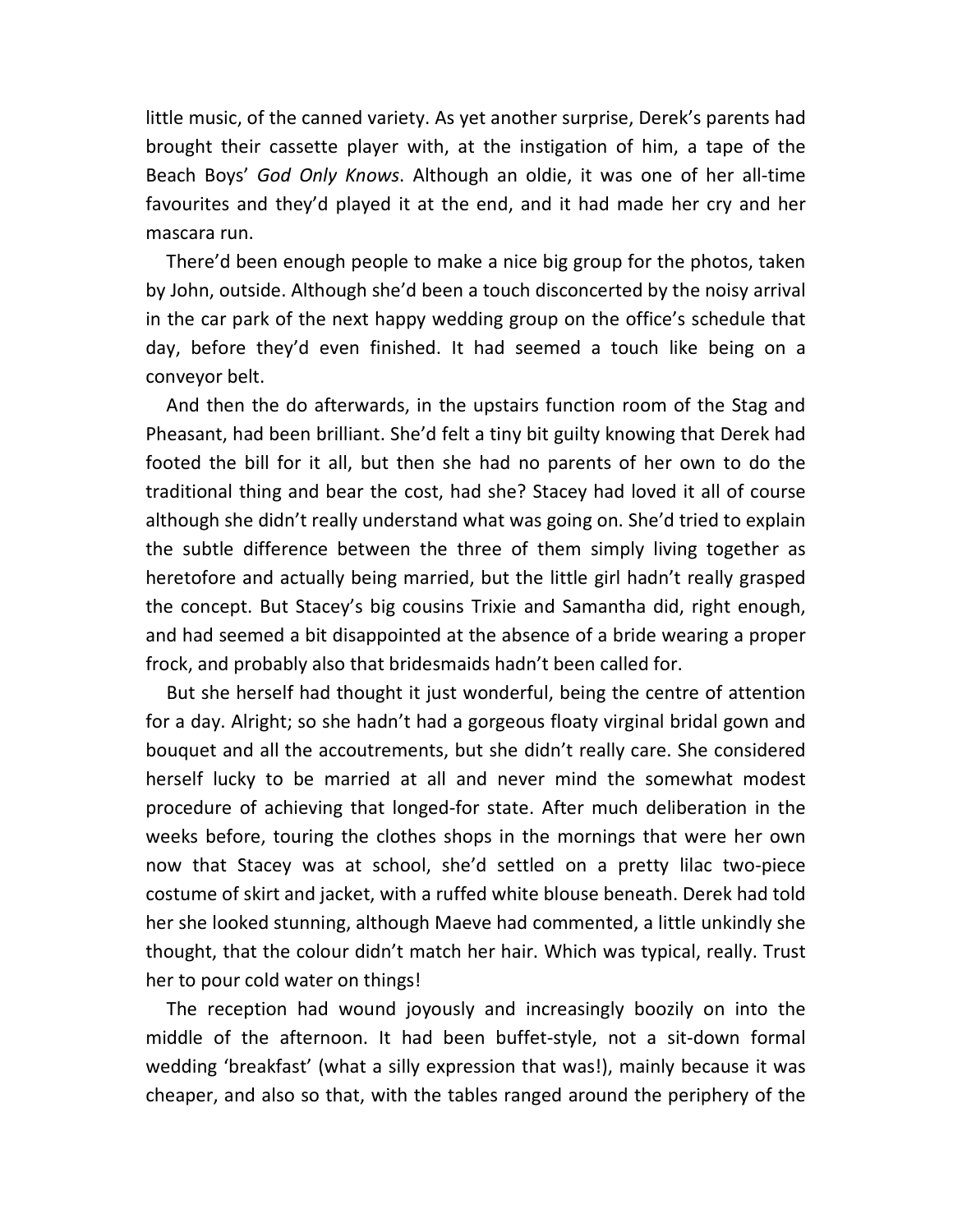room, space could be left in the middle for dancing. John, in addition to his photography duties had been the designated disk jockey and he and Derek had pooled record collections. Between them they had quite an eclectic library, including stuff like ABBA for Derek's parents and his older friend Ben from the force and his wife.

Of course there'd been slow, smoochy tracks too, including *God Only Knows* again, to which she and Derek were expected to dance and make exhibitions of themselves, but that had been fine. She'd been quite convinced that every female in the room (well, apart from Derek's mum, obviously) was green with envy as she stumbled around in her heels, feet beginning to kill her, out of time with the music, in the arms of her policeman prince.

And then it had come time to Go Away; not to drive to the airport to wing it away to some sunny foreign clime (Derek couldn't afford that either) but to head south out of the city and then westwards, to the North Wales coast and Llandudno, and a middle-range, white painted, wonderfully situated hotel, up high overlooking the town, the seaside and Great Orme's Head.

Reliable Irene, bless her, had been only too willing to have Stacey stay with her for a week. They'd debated whether to take her with them – Derek had said that he had no problem with that – but she'd really, sentimentally, wanted it to be just the two of them. After all, you didn't generally take children on honeymoons now, did you?

No, this wasn't a sun-soaked holiday in some exotic place, to acquire an impressive tan and brag to her friends about (not that she had any). But as far as she was concerned, Llandudno was just divine. You could keep your Torremolinos and all that. Derek, who knew about these things, had told her all about the tourist honey pots they could visit, like going over the Thomas Telford bridge to the island of Anglesey (which she dimly remembered coming through when she first came to England all those years ago); and Caernarvon with its splendid castle; and a trip up mount Snowdon on the railway, if the weather was fine and clear (not much point if it wasn't though, he'd said authoritatively); and the scenic wonderland of Betws-y-Coed. Well she'd leave it all to him to organise. But it all sounded lovely.

They'd arrived at just after eight-thirty on that late spring evening, as it had been an easy, rapid journey on motorways and dual-carriageways with the grey-green mountains of Snowdonia looming on their left; too late strictly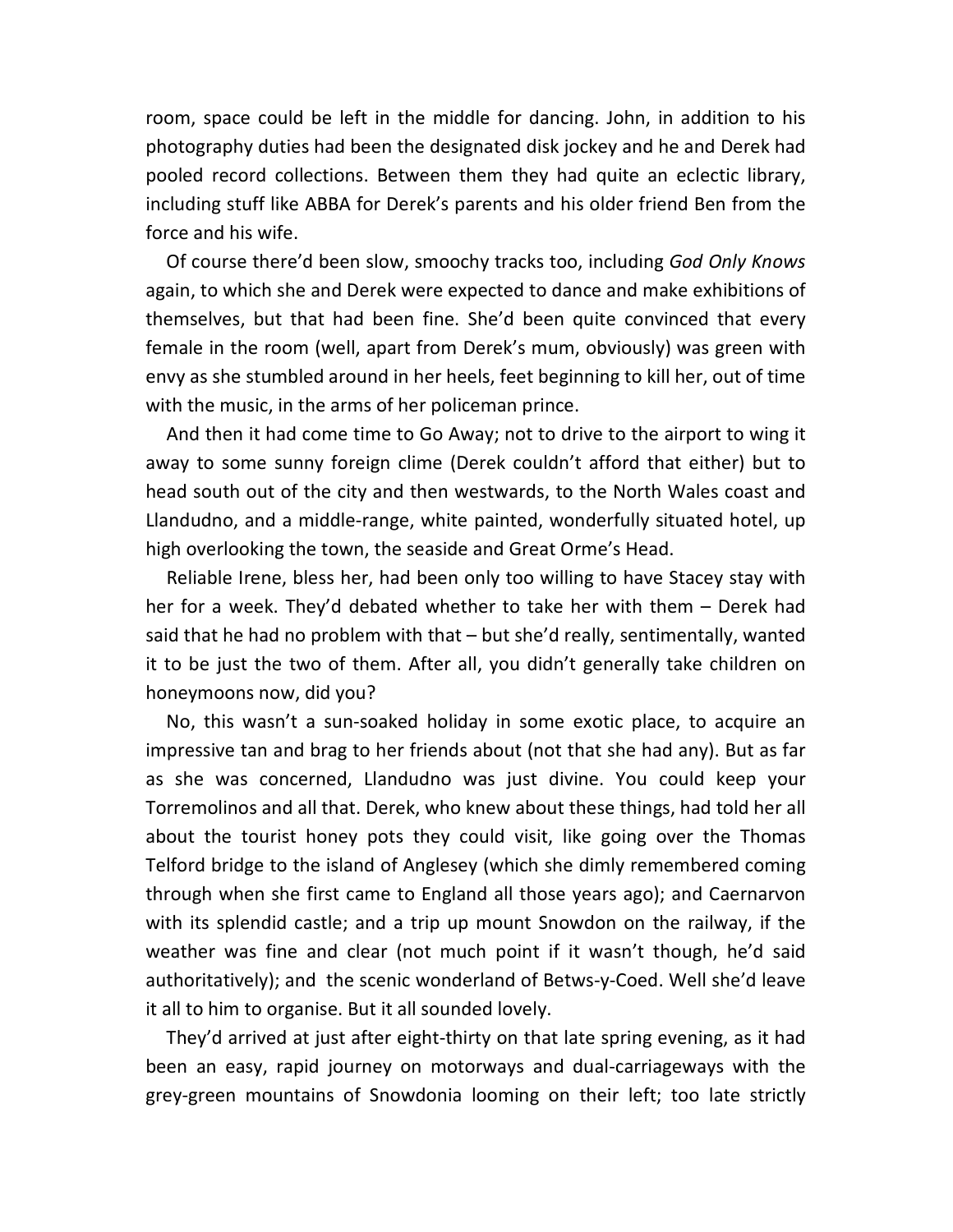speaking for dinner. But, after freshening up and changing, and being as it was a special occasion, the proprietor, Mavis (from Liverpool, funnily enough) had organised a meal specially for them anyway, with an (admittedly not the most expensive but a nice thought all the same) complimentary bottle of champagne which, now that Derek was freed of the constraints of moderating his drinking, they'd polished off between them. It had been nice to be alone together at last; have the other entirely to themselves. There'd been all the corny clichés, like him calling her 'Mrs James' (which was thrilling), and asking her what she thought of married life so far, to which she'd replied, in true Eric Morcambe style, 'Rubbish' and then nearly wet herself laughing at her own jocularity.

At ten o'clock, having lingered long over the meal and feeling a little guilty that they were keeping the catering staff (who probably wanted to get cleared away and everything) waiting, they'd returned to their bedroom, stumbling and giggling up the slightly faded blue fleur-de-lis carpeted stairs to the second floor. She'd tried to calculate the timing of her monthly visitations from several months earlier, when they'd first set the wedding date after Derek's blissinducing proposal, to ensure there'd be no impediment to sex (Derek disliked doing it when she had The Curse), and more by luck than judgement, her mathematics had worked out right.

 Of course they weren't exactly virginal and naive, either of them; it hadn't been an eagerly and nervously awaited first-time event, but all the same, their lovemaking had assumed, for her anyway, an extra glow. After all, it was the first time with a husband. Now it was fully legitimate. There could be not the slightest hint of shame; not now. Not as far as her church was concerned, or anyone else either. Even Mammy would approve now, surely; would un-purse her bitter, clamped lips. What a shame Mammy hadn't been able to come to see her married though! Become respectable. Her, Julie, the second-born, the wild one, the family black sheep. Fences could be mended now, Holy Jesus, couldn't they?

Ah yes; the past. What was it they said? 'The past is a foreign country,' or something like that. Well it certainly felt like one now. Or like a bad dream; a nightmare of drifting, of anxiety, of pain, of fear, of self-loathing. Best forgotten, anyway. Consign it to history. Bury it. So what that she hadn't been entirely truthful about everything with Derek? It was the past; another life.